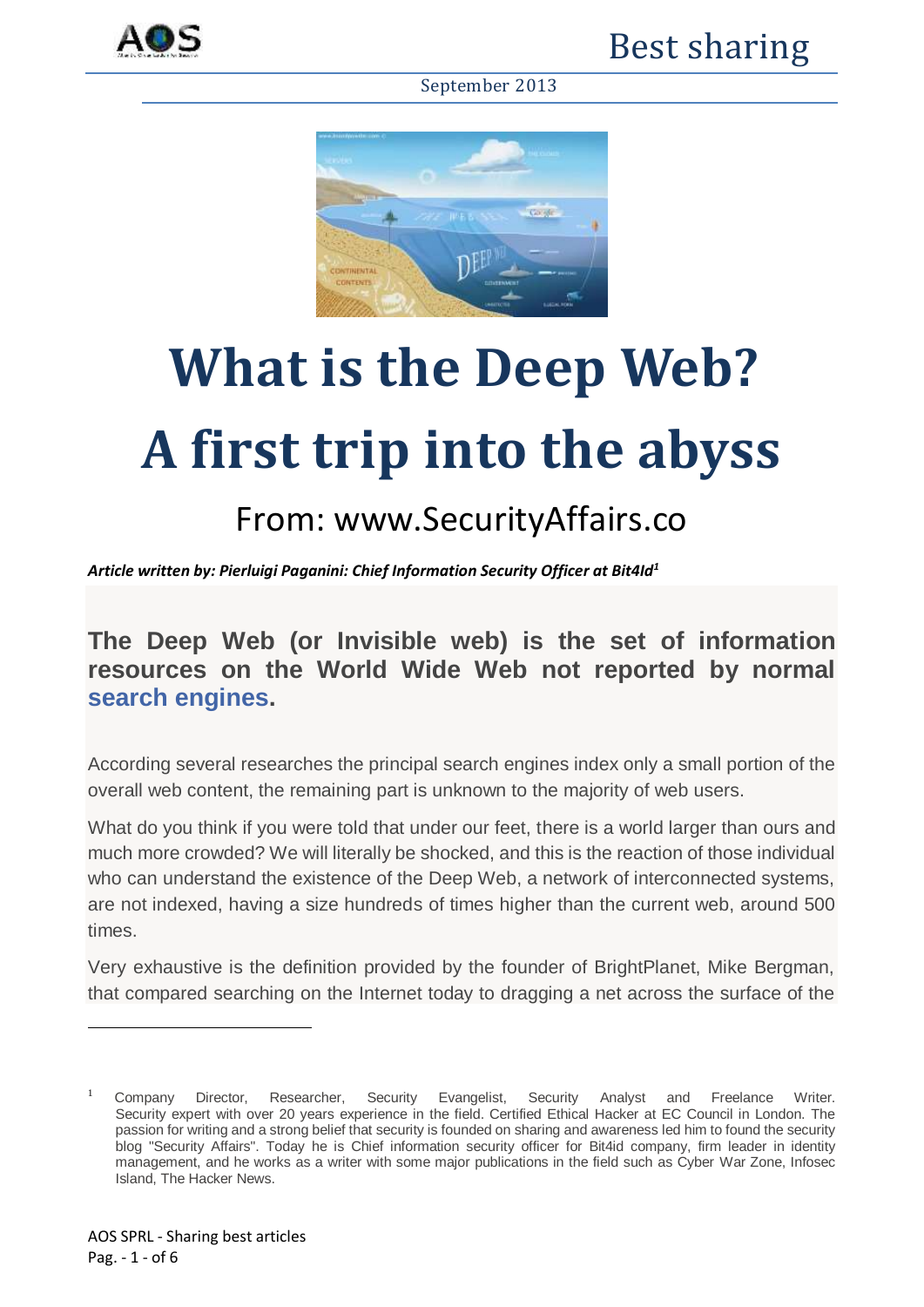

ocean: a great deal may be caught in the net, but there is a wealth of information that is deep and therefore missed.



Ordinary search engines to find content on the web using software called "crawlers". This technique is ineffective for finding the hidden resources of the Web that could be classified into the following categories:

- *Dynamic content:* dynamic pages which are returned in response to a submitted query or accessed only through a form, especially if open-domain input elements (such as text fields) are used; such fields are hard to navigate without domain knowledge.
- *Unlinked content*: pages which are not linked to by other pages, which may prevent Web crawling programs from accessing the content. This content is referred to as pages without backlinks (or inlinks).
- *Private Web:* sites that require registration and login (password-protected resources).
- Contextual Web: pages with content varying for different access contexts (e.g., ranges of client IP addresses or previous navigation sequence).
- *Limited access content*: sites that limit access to their pages in a technical way (e.g., using the Robots Exclusion Standard, CAPTCHAs, or no-cache Pragma HTTP headers which prohibit search engines from browsing them and creating cached copies).
- **Scripted content:** pages that are only accessible through links produced by JavaScript as well as content dynamically downloaded from Web servers via Flash or Ajax solutions.
- *Non-HTML/text content*: textual content encoded in multimedia (image or video) files or specific file formats not handled by search engines.
- *Text content using the Gopher protocol and files hosted on FTP that are not indexed by most search engines*. Engines such as Google do not index pages outside of HTTP or HTTPS.

A parallel web that has a much wider number of information represents an invaluable resource for private companies, governments, and especially **[cybercrime](http://securityaffairs.co/wordpress/4631/cyber-crime/analysis-of-cybercrime-and-its-impact-on-private-and-military-sectors.html)**. In the imagination of many persons, the DeepWeb term is associated with the concept of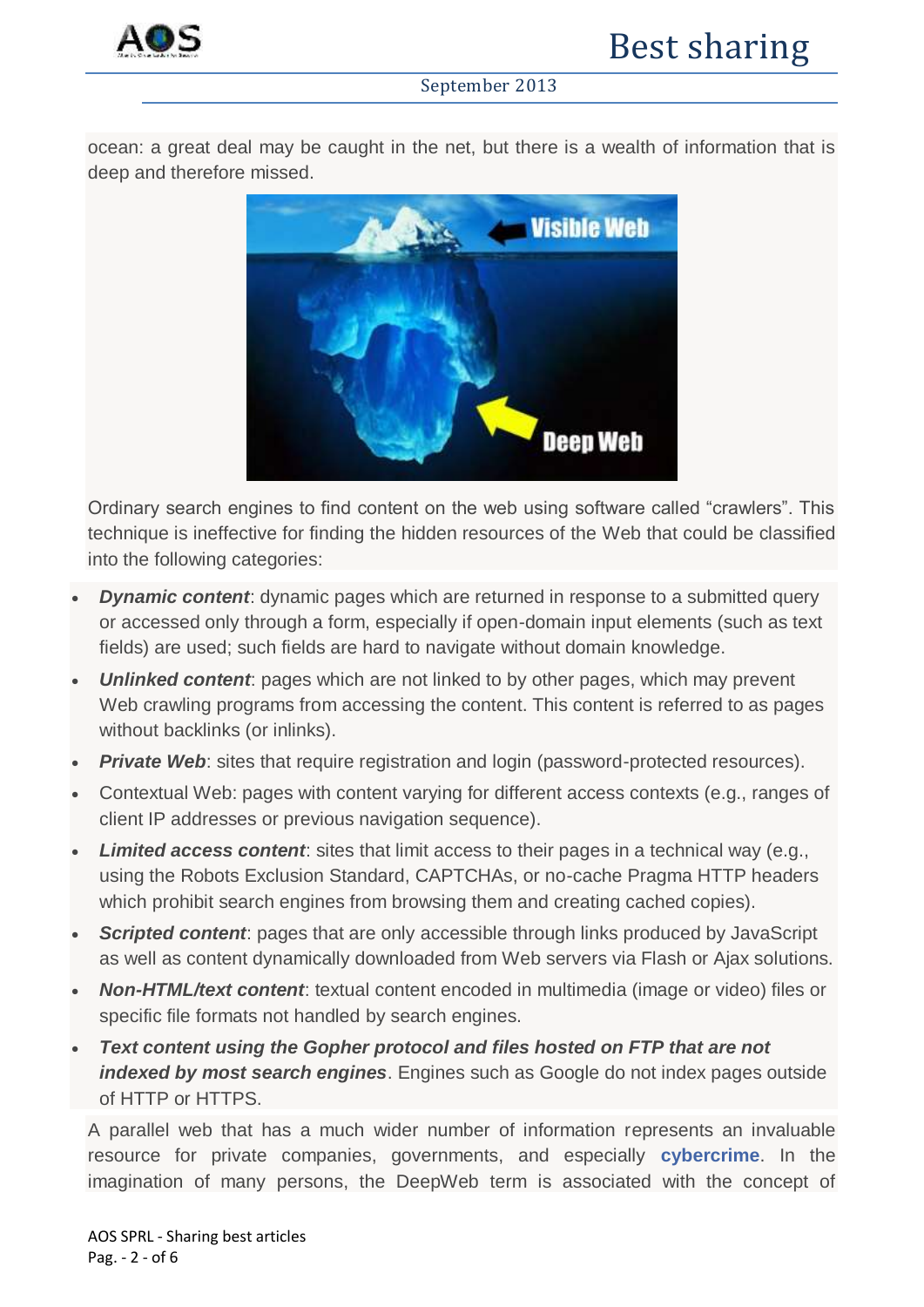

anonymity that goes with criminal intents the cannot be pursued because submerged in an inaccessible world.

As we will see this interpretation of the Deep Web is deeply wrong, we are facing with a network definitely different from the usual web but in many ways repeats the same issues in a different sense.

#### *What is a Tor? How to preserve the anonymity?*

Tor is the acronym of "The onion router", a system implemented to enable online anonymity. Tor client software routes Internet traffic through a worldwide volunteer network of servers hiding user's information eluding any activities of monitoring.

As usually happen, the project was born in military sector, sponsored the US Naval Research Laboratory and from 2004 to 2005 it was supported by the Electronic Frontier Foundation.

Actually the software is under development and maintenance of Tor Project. A user that navigate using Tor it's difficult to trace ensuring his **[privacy](http://securityaffairs.co/wordpress/469/digital-id/the-utopian-privacy.html)** because the data are encrypted multiple times passing through nodes, Tor relays, of the network.

#### **Connecting to the Tor network**

Imagine a typical scenario where Alice desire to be connected with Bob using the Tor network. Let's see step by step how it is possible.

She makes an **unencrypted** connection to a centralized directory server containing the addresses of Tor nodes. After receiving the address list from the directory server the Tor client software will connect to a random node (the entry node), through an encrypted connection. The entry node would make an **encrypted** connection to a random second node which would in turn do the same to connect to a random third Tor node. The process goes on until it involves a node (exit node) connected to the destination.

Consider that during Tor routing, in each connection, the Tor node are randomly chosen and the same node cannot be used twice in the same path.

To ensure anonymity the connections have a fixed duration. Every ten minutes to avoid statistical analysis that could compromise the user's privacy, the client software changes the entry node

Up to now we have considered an ideal situation in which a user accesses the network only to connect to another. To further complicate the discussion, in a real scenario, the node Alice could in turn be used as a node for routing purposes with other established connections between other users.

A malevolent third party would not be able to know which connection is initiated as a user and which as node making impossible the monitoring of the communications.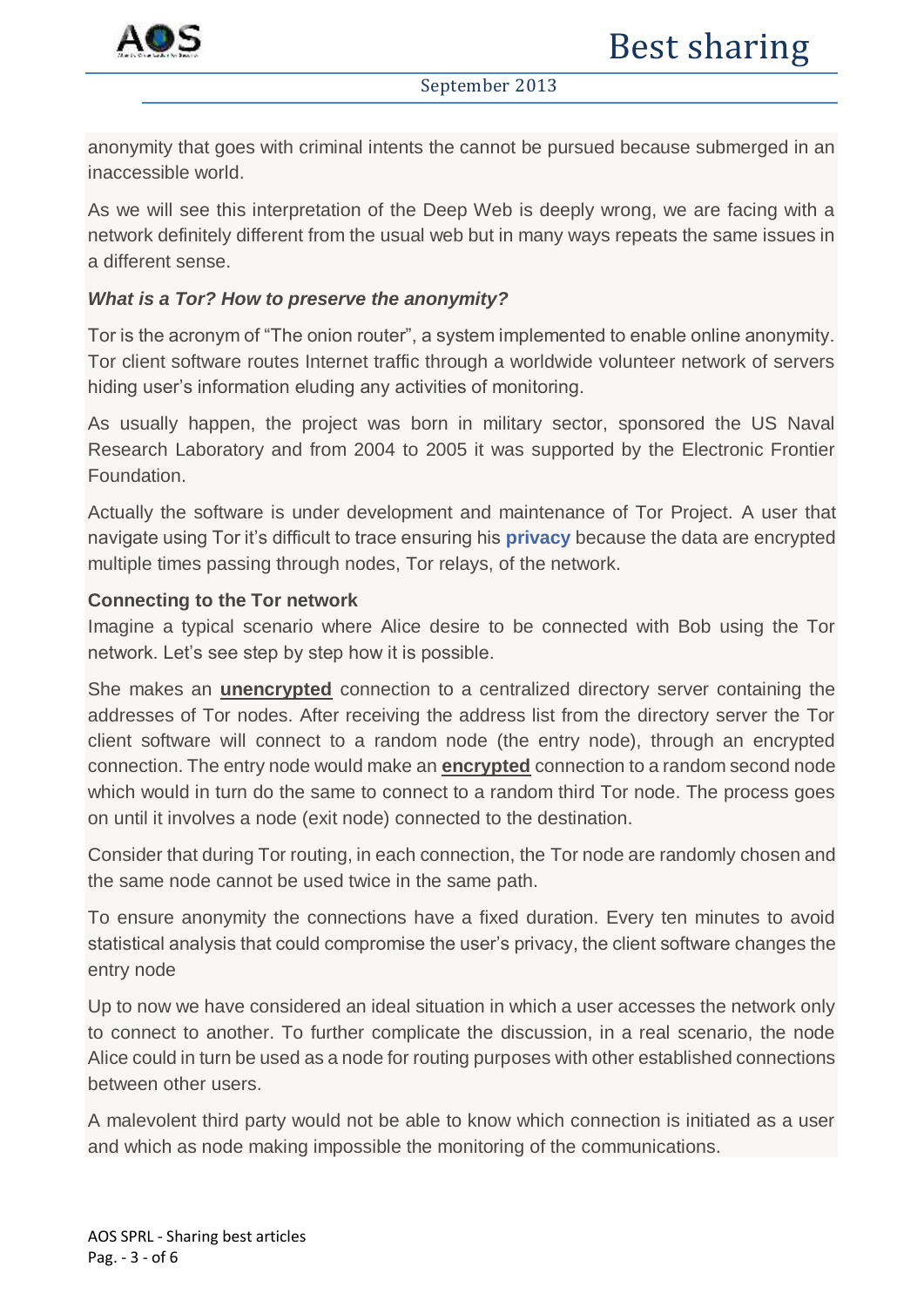



After this necessary parenthesis on Tor network routing we are ready to enter the Deep Web simply using the Tor software from the official web site of the project. Tor is able to work on all the existing platforms and many add-ons make simple they integration in existing applications, including web browsers. Despite the network has been projected to protect user's privacy, to be really anonymous it's suggested to go though a VPN.

A better mode to navigate inside the deep web is to use the **[Tails OS distribution](http://tails.boum.org/)**which is bootable from any machine don't leaving a trace on the host. Once the Tor Bundle is installed it comes with its own portable Firefox version, ideal for anonymous navigation due an appropriate control of installed plugins, in the commercial version in fact common plugins could expose our identity.

Once inside the network, where it possible to go and what is it possible to find?

Well once inside the deep web we must understand that the navigation is quite different from ordinary web, every research is more complex due the absence of indexing of the content.

A user that start it's navigation in the Deep Web have to know that a common way to list the content is to adopt collection of Wikis and BBS-like sites which have the main purpose to aggregate links categorizing them in more suitable groups of consulting. Another difference that user has to take in mind is that instead of classic extensions (e.g. .com, .gov) the domains in the Deep Web generally end with the .onion suffix.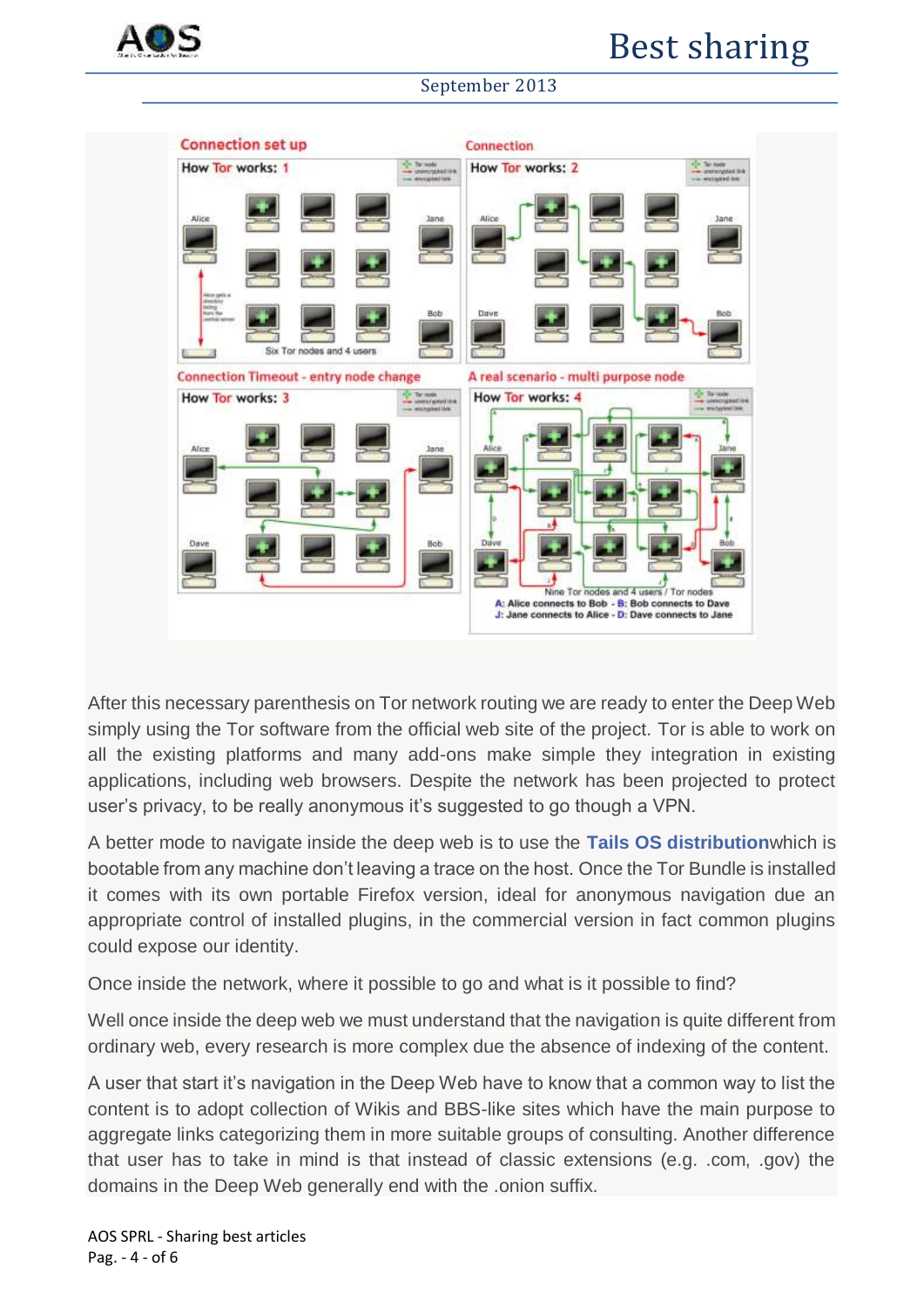

Following a short list of links that have made famous the Deep Web published on**[Pastebin](http://pastebin.com/ADTynHbX)**

```
信言圖
                                                                            This paste has a previous version, view the difference.
 1. Deep web pastebin GO GO!!
 抗
 Figure To:
 4. Download Tor + Browser (leaves no trace)
 5. https://www.torproject.org/projects/torbrowser.html.en
 \overline{6}7. Find links! Start out:
8. http://en.wikipedia.org/wiki/.onion#Onion Sites
 \mathbf{q}10. The Silk Road where u can buy drugs =0
11. http://ianxz6zefk72ulzz.onion/index.php
325
13. The Hidden Wiki! Can potentially find everything from here!
14. http://kpvz7ki2v5agwt35.onion/wiki/index.php/Main_Page
15.16. Contains Tor Library
17. http://am4wuhz3zifexz5u.onion/
1819. Open Vendor Database (discusses non onion drug websites too!)
20. http://g7pz322wcv6inn4r.onion/opensource/ovdb/ac/index.php
91.22. The General Store (more drugs)
23. http://xaz3u5drneuzhaeo.onion/users/generalstore/
our.
25. A bunch of rather popular boards (like Intel Exchange and
26. http://4eiruntvxxbgfv7o.onion/snapbbs/sitedex.php
27.28. Most popular chan on tor (Arguably) comparable to 4chan
29. http://b4yrk2nkydgfpzgm.onion/mobile/
50.31. Directory/list of links
32. http://dopmfxaacucguzpc.onion/
33.
34. Another chan
35. http://c7jh7jzl3taek4eh.onion/
SW.
37. pastebin
38. http://4eiruntyxxbgfv7o.onion/paste/browse.php
39. http://xqz3u5drneuzhaeo.onion/users/boi/?show=65
```
Cleaned Hidden Wiki should be a also a good starting point for the first navigations

#### **[http://3suaolltfj2xjksb.onion/hiddenwiki/index.php/Main\\_Page](http://3suaolltfj2xjksb.onion/hiddenwiki/index.php/Main_Page)**

Be careful, some content are labeled with common used tag such as CP= child porn, PD is pedophile, stay far from them.

The Deep Web is considered the place where every thing is possible, you can find every kind of material and services for sale, most of them illegal. The hidden web offers to cybercrime great business opportunity, hacking **[services](http://securityaffairs.co/wordpress/154/cyber-crime/on-demand-calling-service-for-cybercriminals-growing.html)**, malware, stolen credit cards, weapons.

We all know the potentiality of the e-commerce in ordinary web and its impressive growth in last couple of years, well now imagine the Deep Web market that is more that 500 times bigger and where there is no legal limits on the odds to sell. We are facing with amazing business controlled by ciber criminal organizations.